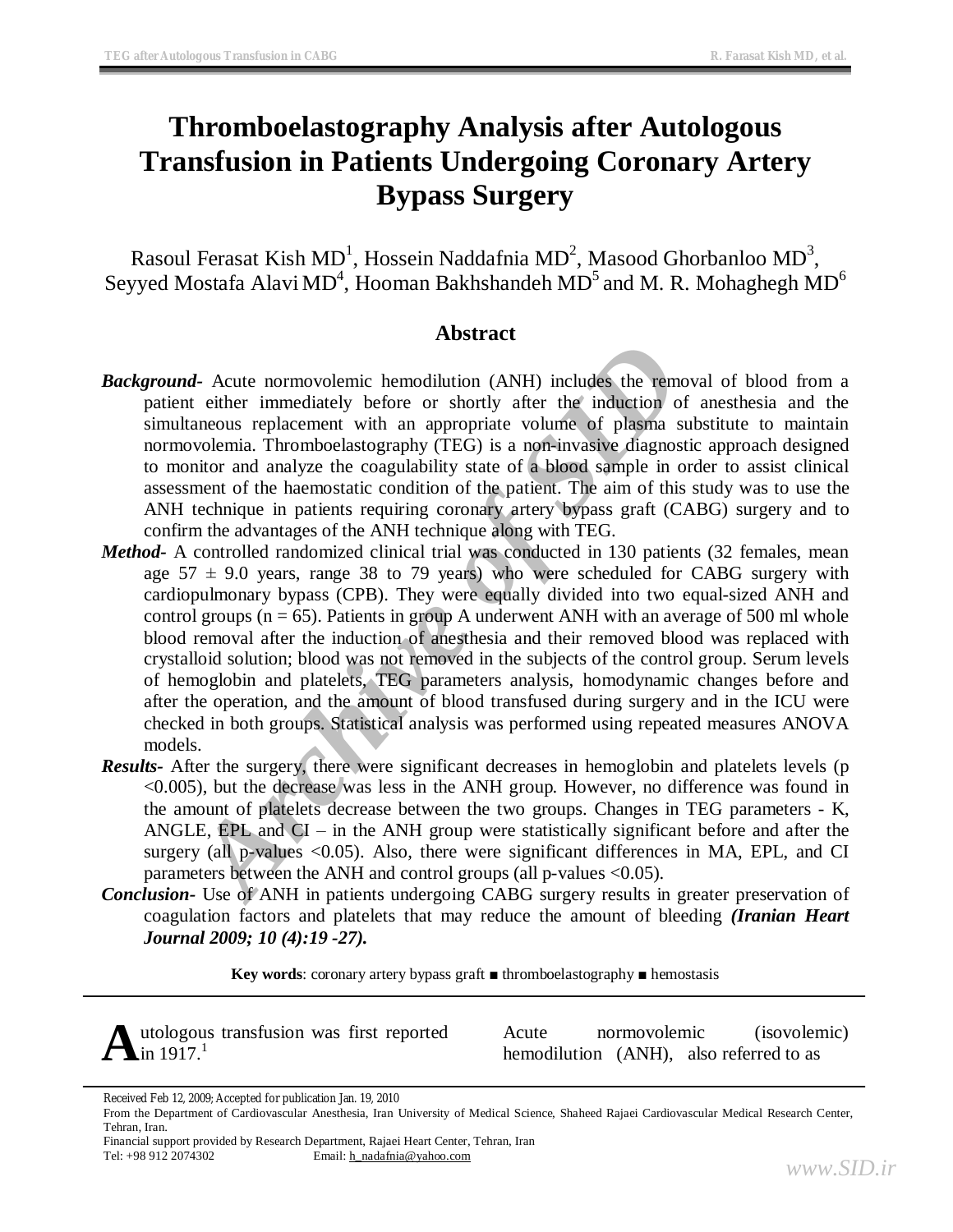intraoperative hemodilution, was introduced in the early l970s. 2 The advantages and disadvantages, applications, and complications vary with the techniques being used. The two primary reasons for employing autologous transfusion are avoidance of complications associated with allogenic transfusion and conservation of blood resources. Patients with rare blood phenotypes can benefit from autologous transfusion because compatible allogenic blood may not always be available.

Potential complications of allogenic transfusion that can be eliminated or minimized when autologous blood is administered include acute and delayed hemolytic reactions, alloimmunization, allergic and febrile reactions, transfusion– transmitted infectious disease, and immunosuppression.<sup>3</sup>

because compatible and engelic (increase in solution, hence a decrease in blood viscomplications of allogenic vasocular fesistance (SVR) when autologous blood is afterbaad; iii) an increase in blood viscomplications, randi ANH should be considered for patients with acceptable initial hematocrit levels, when they are expected to lose more than two units of blood (900 to 1000 ml) during surgery. This technique is better suited to healthy young adults, although it has also been successfully employed in younger children and the elderly. Operation settings in which ANH is appropriate include vascular, orthopedic, and some general surgical procedures.

ANH is contraindicated in the following settings:

- 1. Cardiac diseases; since the main compensatory mechanism for the induced anemia is an increase in the cardiac output. However, the decreased blood viscosity associated with the induced anemia may have cardioprotective effects in some cardiac surgical settings.<sup>4,5</sup>
- 2. Impaired renal function; since large amounts of infused fluids need to be excreted.
- 3. Baseline hemoglobin below 11g/dL.
- 4. Low concentrations of coagulation proteins.
- 5. Inadequate vascular access.

6. Absence of appropriate monitoring capability.

Performing ANH by withdrawing blood and replacing it with fluid is accompanied by normovolemic anemia (decrease of arterial oxygen content and hemoglobin level), which causes physiologic effects on the circulation and cardiovascular system, including: i) redistribution of blood flow and increase in the myocardial and cerebral blood flow (increase of tissue oxygen extraction); ii) a decrease in blood viscosity and reflex vasodilatation, hence a decrease in peripheral vascular resistance (SVR) and decrease in afterload; iii) an increase in cardiac output (CO) due to increase in stroke volume and heart rate; and iv) enhancement in the microvascular blood flow and more efficient oxygen utilization due to increase of CO and decrease of SVR, and an extreme shifting of oxygen-dissociation curve to the right.<sup>6</sup>

It is important to note that compensatory mechanisms during ANH are independent of age and left ventricular ejection fraction.<sup>7</sup> Furthermore, during  $ANH$  tissue  $O<sub>2</sub>$ extraction increases until a hematocrit level of 17% is preserved.<sup>8</sup> Patients with decreased renal function and significant restrictive or obstructive pulmonary disease or preexisting coagulopathy with a reduction in coagulation factors, thrombocytopenia, or impaired platelet function are contraindicated for ANH technique. $3$ 

The thrombelastograph (TEG) is a noninvasive diagnostic instrument designed to monitor and analyze the coagulability state of a blood sample in order to assist the assessment of patients' clinical haemostatic conditions. Coagulation evaluations are commonly used to assess clinical conditions such as postoperative hemorrhage and/or thrombosis during and following surgery. 9,  $^{10.16}$  Cardiac surgery with CPB is accomplished by complex alterations of hemostasis, including acquired dysfunction of platelets, consumption coagulopathy, and increased fibrinolysis. Despite major advances in blood conservation methods and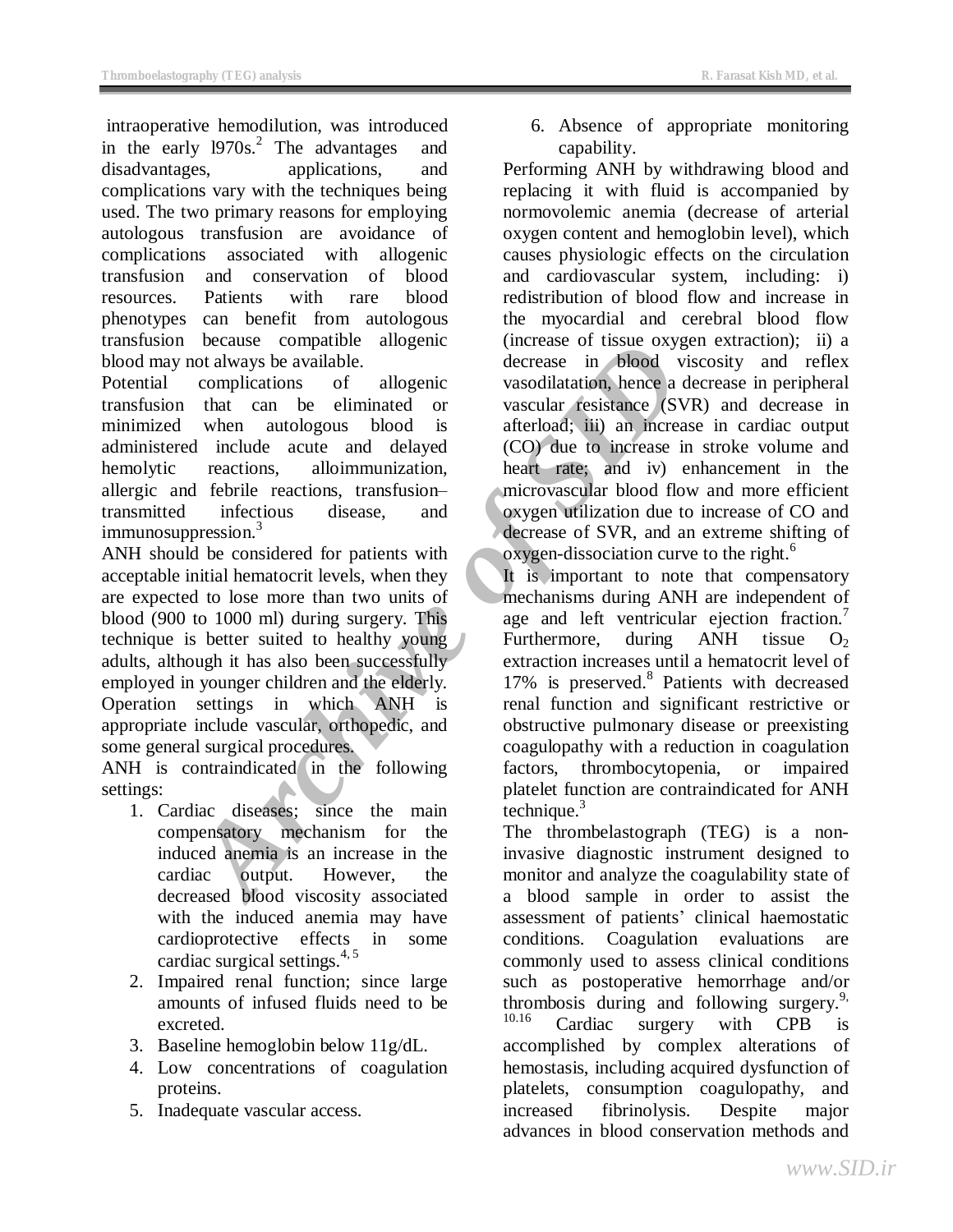perioperative care of the patients, transfusion rates in cardiac surgery remain high. Thromboelastography has an ability to assess almost all components of the haemostatic system globally. Currently, thromboelastography is used with standard coagulation tests to decrease the microvascular bleeding and homologous blood transfusion in cardiac surgery with cardiopulmonary bypass. $15$ 

The overall coagulability profile can be quantitatively or qualitatively interpreted in terms of the hypocoagulable, normal, or hypercoagulable state of the sample and the degree of lyses.<sup>11</sup>



**K**= Speed to reach clot strength **ANGLE** = Rapidity of fibrin build-up and clot strengthening **MA**= Dynamic properties of fibrin and platelet bonding, i.e., ultimate strength of the clot.

**Fig.1.** Thromboelastography components (with permission).

The aim of this prospective and randomized study was to determine the benefits of ANH in patients undergoing CABG surgery using thromboelastography as the end-point.

## **Methods**

This randomized controlled trial study was approved by the RHC Review Board and Ethics Committee. Among the patients scheduled for CABG with CPB, 130 patients were enrolled in the study. Patients with renal failure, significant restrictive or obstructive pulmonary disease, or pre-existing

coagulopathy or hepatic disease were excluded.

Participants signed written informed consent, and then they were randomly assigned to one of the ANH or control groups. Randomization was performed by using the balanced block randomization (block of four) technique. The results of randomization were sealed in an envelope. After the registration of each patient, the envelope was opened by the anesthesiologist at the first visit and the participants were assigned to the defined group.

Similar inductions of anesthesia with midazolam (0.1-0.15 mg/kg), atracurium  $(0.1 \text{mg/kg})$  and fentanyl  $(10-30 \text{ µg/kg})$  were carried out on patients before performing the ANH technique. Maintenance of anesthesia was performed with 100% oxygen and infusion of atracurium, midazolam, and fentanyl.

Through the induction of ANH,  $450 \pm 50$  ml of blood was extracted from the subjects, which was then returned to them after the surgery; the ANH technique was not performed in the control group.

Isovolemia was maintained by the infusion of crystalloids. Serum levels of hemoglobin and platelets and as well as TEG profile (R, K, MA, angle, CI, LYS 30%, and EPL) were measured by the thromboelastograph machine V4.1 from Heamoscope. The amount of transfusion in the operating room and differences in systolic, mean, and diastolic blood pressure were also checked.

TEG profile was checked in all the patients after the induction of ANH, after termination of CPB in group B, and after the return of ANH blood to the subjects in group A. The amount of blood transfusion during CPB and in the ICU, and the amount of chest tube drainage at 6 and 12 hours after the operation were also checked.

## **Statistical Analysis**

Data were classified as mean  $\pm$  standard deviation for the quantitative and count (%) for the qualitative variables. Statistical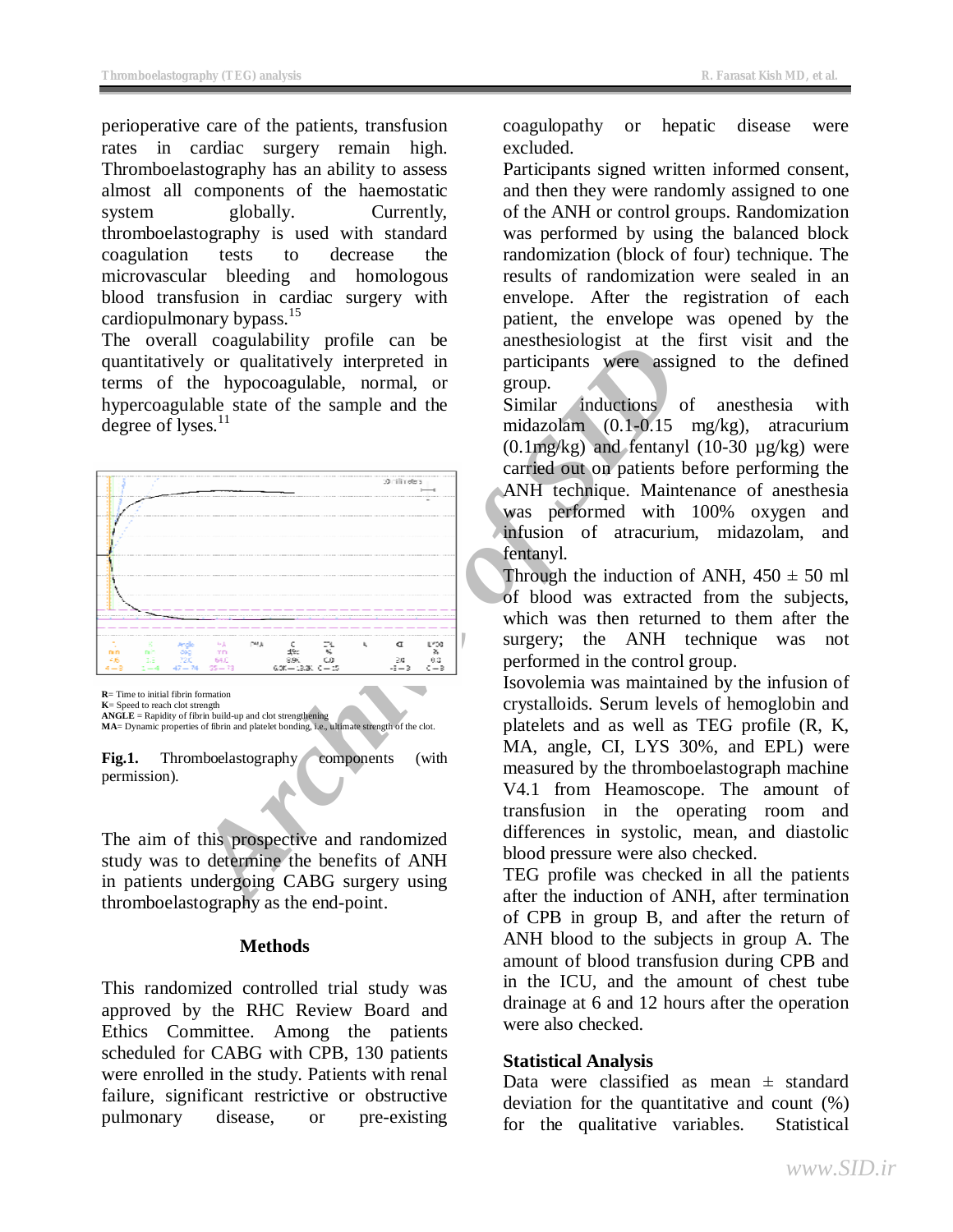analysis was performed by SPSS 15 for Windows (SPSS Corporation, Chicago, Illinois). Student's t-test and repeated measures ANOVA models were used for statistical analysis. P-values < 0.05 were considered statistically significant.

#### **Results**

## **Baseline data**

One hundred thirty patients (30 females, mean age  $57 \pm 9.0$  years, range 38 to 79 years) were enrolled in the study. Background information is shown in Table I. No important difference existed between the patients in the two groups.

|                            | ANH group      | Control group  | P     |
|----------------------------|----------------|----------------|-------|
|                            | $(n = 65)$     | $(n = 65)$     | value |
| Age (years)                | $56 \pm 8.9$   | $58 \pm 9.2$   | 0.46  |
| Weight $(kg)$              | $68 \pm 9.1$   | $68 \pm 8.2$   | 0.79  |
| Platelets count $(103/ml)$ | $222 \pm 53.2$ | $215 \pm 42.2$ | 0.37  |
| Systolic BP $(mmHg)$       | $126 \pm 16$   | $126 \pm 12.2$ | 0.98  |
| Diastolic BP $(mmHg)$      | $72 \pm 7.2$   | $69 \pm 8$     | 0.24  |
| Hemoglobin $(g/dL)$        | $14 \pm 1.2$   | $12.7 \pm 1.2$ | 0.33  |
| Female                     | 16(23%)        | 15(26%)        | 0.61  |
| Male                       | 49 (77%)       | 50(74%)        |       |

**Table I. Baseline data in ANH and control groups** 

# **TEG Parameters and their Changes**

Different parameters of TEG were measured before and after intervention, and the results were compared between the two groups  $(Table II)$ .

**Table II. Comparison between TEG parameters in the ANH and control groups before and after CABG** 

|                 | I. Comparison between TEG parameters in the ANH and control groups before and after CABG                                                                                                                                                   |                                                                |                              |                                       |                          |                      |                                           |
|-----------------|--------------------------------------------------------------------------------------------------------------------------------------------------------------------------------------------------------------------------------------------|----------------------------------------------------------------|------------------------------|---------------------------------------|--------------------------|----------------------|-------------------------------------------|
|                 |                                                                                                                                                                                                                                            | <b>Before CABG</b>                                             | <b>After CABG</b>            |                                       |                          | P Value              |                                           |
| Parameter       | <b>ANH Group</b><br>$(n=65)$                                                                                                                                                                                                               | Control<br>Group<br>$(n = 65)$                                 | <b>ANH Group</b><br>$(n=65)$ | <b>Control</b><br>Group<br>$(n = 65)$ | Parameter<br>main effect | Group<br>main effect | Parameter-<br>Group<br><b>Interaction</b> |
| R<br>min        | $5.19(3.08)$ <sup>†</sup>                                                                                                                                                                                                                  | 3.07 $(2.69)$ <sup>†</sup>                                     | $2.87(1.28)^{4}$             | $4.98(1.25)^{3}$                      | 0.44                     | 0.97                 | < 0.001                                   |
| K<br>min        | 2.92(2.23)                                                                                                                                                                                                                                 | 2.92(2.56)                                                     | 1.79(0.67)                   | 1.64(0.40)                            | < 0.001                  | 0.74                 | 0.74                                      |
| Angle<br>deg    | 56.63 (13.43)                                                                                                                                                                                                                              | 58.60 (10.47)                                                  | 65.41(10.13)                 | 64.17 (5.96)                          | < 0.001                  | 0.52                 | 0.75                                      |
| MА<br>mm        | 62.74 $(7.82)$ <sup>†</sup>                                                                                                                                                                                                                | 67.90 $(9.05)$ <sup>†</sup>                                    | 64.14(5.03)                  | 63.80(6.54)                           | 0.70                     | 0.02                 | < 0.001                                   |
| G<br>d/sec      | 8.32 (2.80)                                                                                                                                                                                                                                | 8.38(2.80)                                                     | 8.73 (1.60)                  | 8.45 (2.24)                           | 0.31                     | 0.75                 | 0.40                                      |
| <b>EPL</b><br>% | 0.25(0.58)                                                                                                                                                                                                                                 | 0.32(0.64)                                                     | $0.25(0.45)^{1}$             | $0.77(1.25)^{1}$                      | 0.03                     | 0.005                | 0.03                                      |
| LY30<br>%       | 0.57(0.90)                                                                                                                                                                                                                                 | 0.74(1.03)                                                     | $0.47(0.69)^{1}$             | $0.87(1.35)^{1}$                      | 0.91                     | 0.96                 | 0.27                                      |
| CI              | $-0.37(4.35)^{\dagger}$                                                                                                                                                                                                                    | $1.99(2.70)$ <sup>†</sup>                                      | 1.78(2.27)                   | 1.68(1.29)                            | 0.01                     | 0.001                | 0.001                                     |
| A<br>mm         | 59.63 (7.88)                                                                                                                                                                                                                               | $63.74(8.90)$ <sup>†</sup>                                     | 61.93(6.29)                  | 62.37(6.29)                           | 0.61                     | 0.29                 | 0.04                                      |
|                 | of initial fibrin formation, K: speed to reach clot strength, ANGLE: rapidity of fibrin build-up, MA: maximum amplitude, G: stre<br>estimated percent of lysis, LY30: lysis percent after 30 minutes, CI: coagulation index, A: amplitude. | Statistically significant differences between two study groups |                              |                                       |                          |                      |                                           |

\* R: time of initial fibrin formation, K: speed to reach clot strength, ANGLE: rapidity of fibrin build-up, MA: maximum amplitude, G: strength of the clot, EPL: estimated percent of lysis, LY30: lysis percent after 30 minutes, CI: coagulation index, A: amplitude.

† and ‡ : Statistically significant differences between two study groups

## **Time of initial fibrin formation (R)**

The results showed that no difference existed in the mean R before and after the operation between the ANH group and control group. However, there was a significant parametergroup effect modification  $(p<0.001)$ , i.e. the values of the parameter "R" had different changes in the two groups. Data revealed that before surgery, the mean of R was greater in the ANH group but after surgery, it became significantly greater in the control group (p<0.001, Fig. 2-a).



**Fig. 2-a.** Parameter R in the two groups before and after CABG.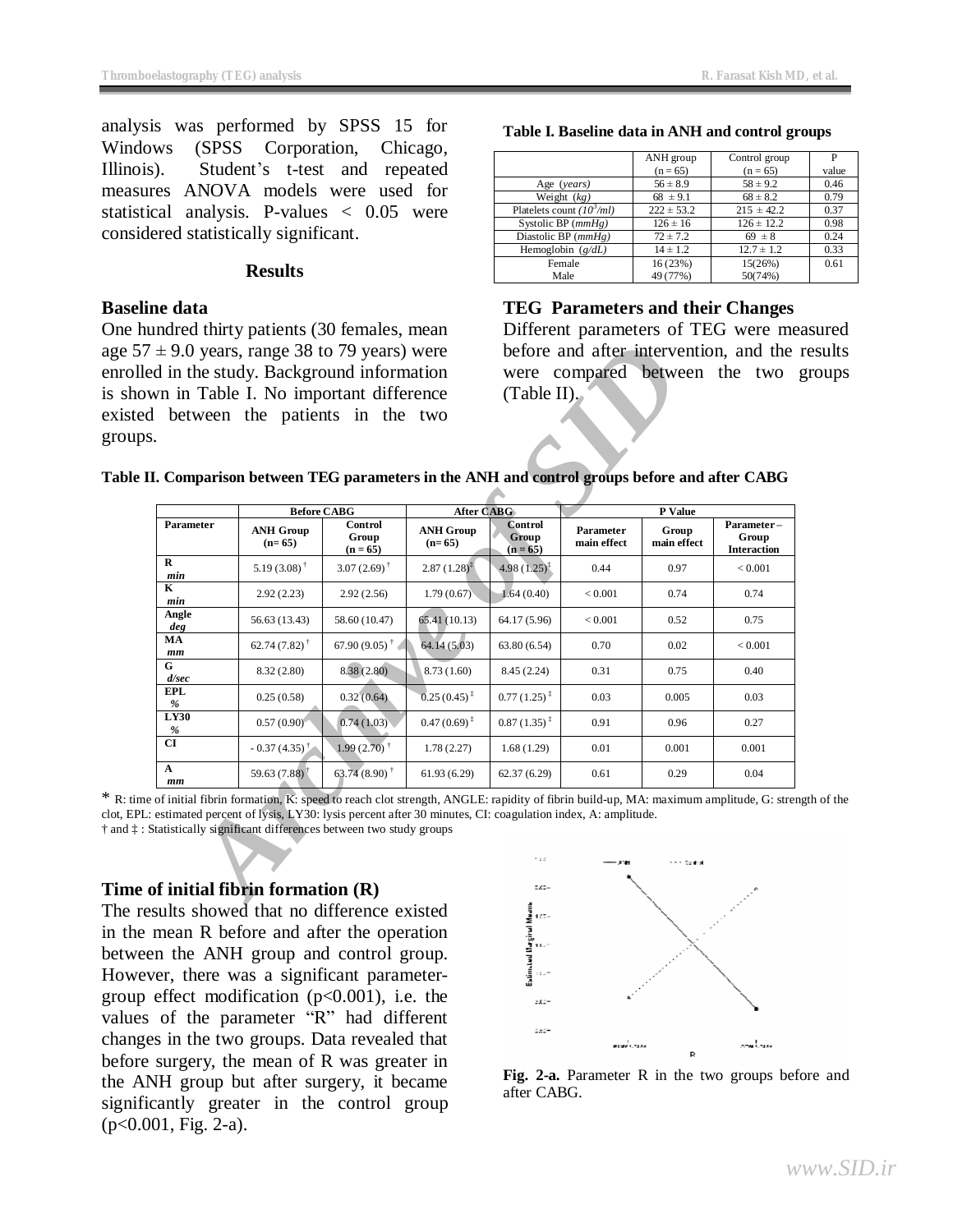#### **Speed to reach clot strength (K)**

Table II shows that the means of this parameter were similar in the two study groups. On the other hand, the mean of "K" is significantly higher in the preoperation state (p<0.001). It means that after surgery, the time for reaching strong clot is significantly shorter. No important parameter – group interaction was found.

#### **Rapidity of fibrin buildup (ANGLE)**

Like the speed, the acceleration of fibrin formation was higher in the postoperative rather than preoperative status (Table II; p<0.001). Neither any important difference nor parameter–group interaction was observed between the two groups (Fig. 2-b).



**Fig. 2-b.** Parameter ANGLE in the two groups before and after CABG

## **Maximum amplitude (MA)**

It was observed that the mean MA was higher in the control group  $(p=0.02)$ . On the other hand, the main effect of this parameter was not statistically significant  $(p=0.07)$ . It means that the mean MA was not different before and after the surgery, but the parameter–group modification of effect was significant  $(p<0.01)$ . It can be explained with the fact that the mean MA was different in the ANH and control groups before CABG  $(p=0.03)$ ; however, after the procedure, the mean MA is similar in the two groups. In other words,

there was an obvious reduction in maximum amplitude in the control group; but no important changes were shown in the ANH group (Fig.  $2-c$ ).



**Fig. 2-c.** Parameter MA in the two groups before and after CABG

#### **Strength of the clot (G)**

No significant differences were observed in the strength of the clot before and after surgery and between the groups. No effect modification of this parameter was present between the two groups (Table II, Fig. 2-d).



**Fig. 2-d.** Parameter G in the two groups before and after CABG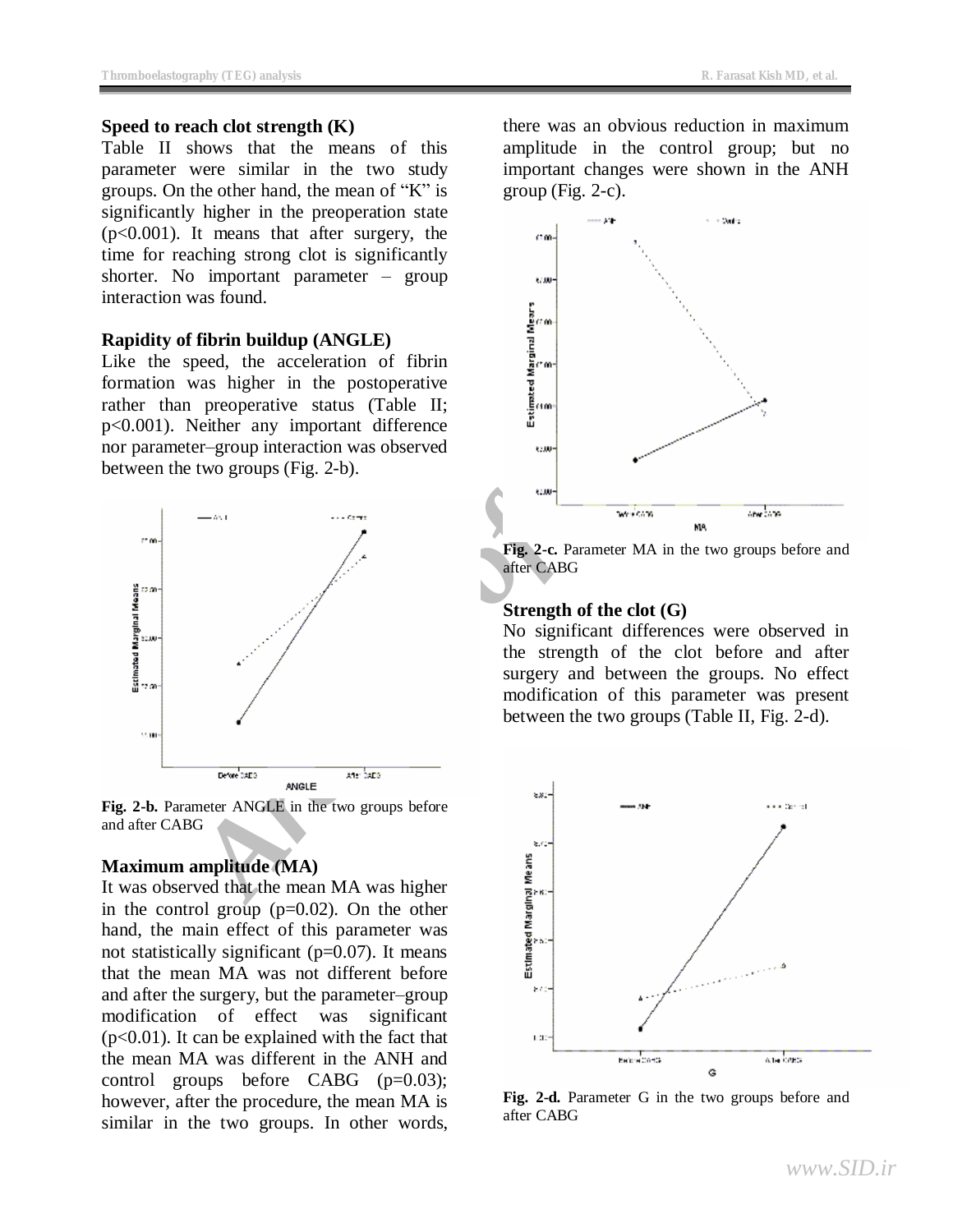#### **Estimated percent of lysis (EPL)**

As presented in Table II, the estimated percent of lysis was significantly higher in the control group (p=0.005) and greater after surgery ( $p=0.03$ ). Also, a parameter – group interaction was found. Actually, there was no change in the lysis of the ANH group before and after the procedure. Indeed, the percentage of the lysis had a significant rise in the control group after surgery (Fig. 2-e).



**Fig. 2-e.** Parameter EPL in the two groups before and after CABG

#### **Lysis percent after 30 minutes (LY30)**

There were no differences in LY30, neither between ANH and control groups nor between the preoperation and postoperation status (Fig. 2-f).



**Fig. 2-f.** Parameter LY30 in the two groups before and after CABG

#### **Coagulation index (CI)**

The results showed that the mean CI was significantly lower in the ANH group (p=0.001) and in the preoperation status (p=0.01). Before surgery, the mean coagulation index was lower in the ANH group (p<0.001), but after that, CI in the two groups was similar. It means that CI had an obvious rise after the procedure, which was not observed in the control group and this proposed an interaction (p=0.001, Table II, Fig. 2-g).



**Fig. 2-g.** Parameter CI in the two groups before and after CABG

#### **Amplitude (A)**

It was observed that the mean parameter "A" was similar in the two groups of patients before and after surgery. However, a parameter – group effect modification was found (p=0.04). It can be explained that before CABG, the mean A was significantly lower in the ANH group; but after the operation, the values of the parameter were about equal to each other. However, it seems that these findings had limited clinical importance (Fig. 2-h).

### **Hemoglobin and Platelet Count**

The results of the comparisons are presented in Table III. Before surgery, the mean concentration of Hb was 14.0 (1.2) in the ANH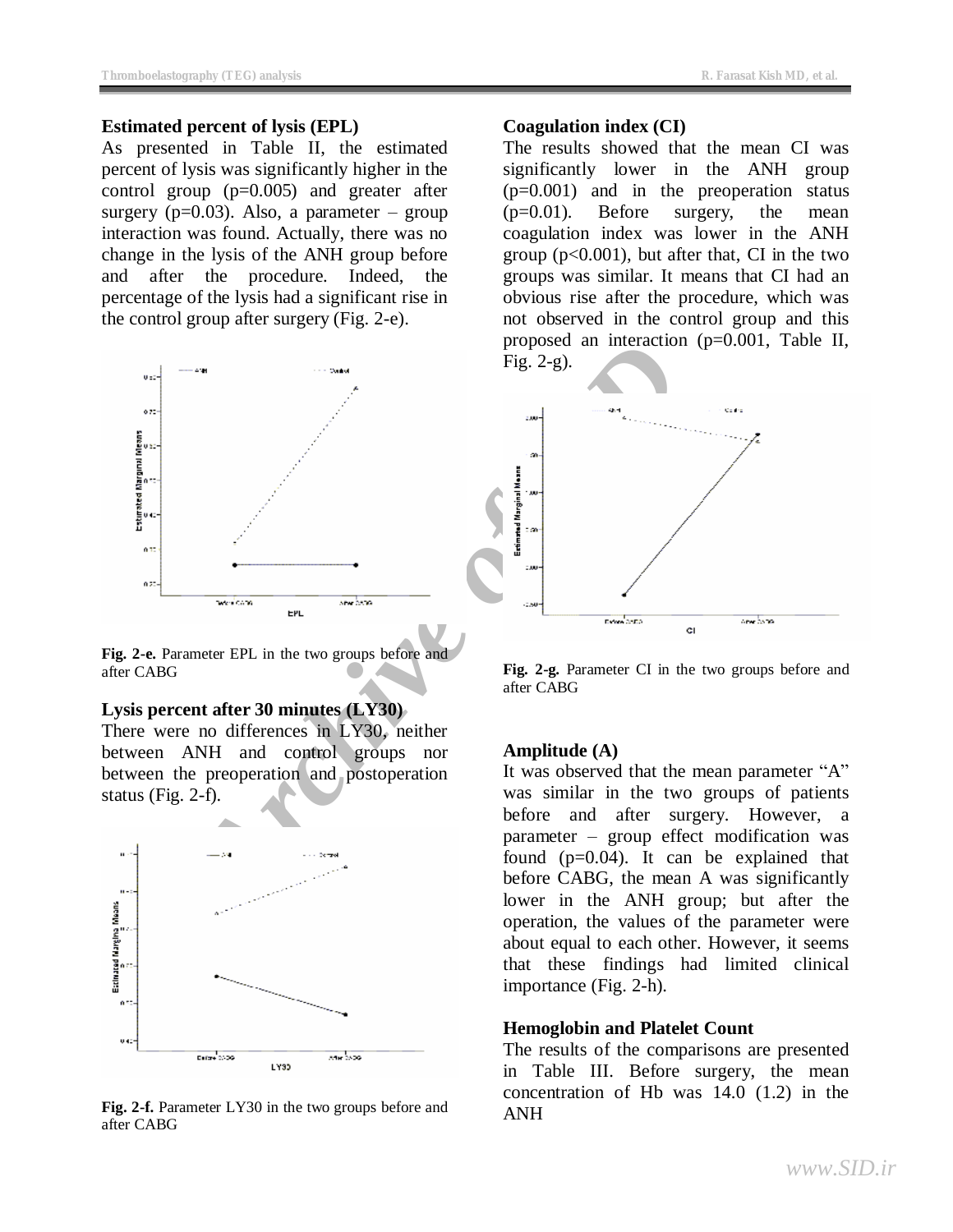

**Fig. 2-h.** Parameter A in the two groups before and after CABG

group and 12.7 (1.2) in the control group. After the procedure, the values declined. The mean Hb in the ANH and control groups reached 11.1  $(1.4)$  and 9.3  $(1.1)$ , respectively. The results suggested that the decrease of Hb was significant ( $p<0.001$ ). Also, there was a significant difference between the two groups  $(p<0.001)$  and the interaction of parameter – group was also significant. It means that the fall in Hb was more severe in the control group than that of the ANH group  $(p=0.005)$ . The average platelet count was 222 (53.2)  $x10^3$ /ml in the ANH group and 215 (42.2)  $x10^3$ /ml in the control group before CABG. After that, a significant decrease was observed. The count was  $185$  (37.8) x  $10^3$ /ml in the ANH and 173 (46.6) x  $10^3$ /ml in the control group  $(p<0.001)$ . No significant difference was found between the two groups and no interaction was found either. In this study the difference in the amount of blood transfusion in the operating room between the ANH and control groups was statistically significant ( $p=0.0001$ ), as well as in the ICU  $(p= 0.0001)$ . Also, time to initial fibrin formation (R) and coagulation index (CI) between the ANH and control groups was statistically significant (p=0.0001). In this study, the difference between the amounts of drainage in the first 6 hrs and second 6 hrs postoperation between the two groups was

significant (p=0.0001). Also, postoperative hemoglobin and hemoglobin gradient between the two groups were statistically significant (p=0.0001). Also, a comparison of postoperative diastolic blood pressure between the two groups was statistically significant (p=0.0001, Table=III).

|  | Table III. Comparison of parameters between of |  |  |
|--|------------------------------------------------|--|--|
|  | ANH and control groups                         |  |  |

|                                                 | <b>Parameter</b>                                         | <b>ANH</b>                       | <b>Control</b>                   | P-value          |
|-------------------------------------------------|----------------------------------------------------------|----------------------------------|----------------------------------|------------------|
| are baad<br>Bidge GARD                          | Age                                                      | $56.4 \pm 8.8$                   | $57.6 \pm 9.2$                   | 0.40             |
|                                                 | Weight                                                   | $68 + 9.1$                       | $67.6 \pm 8.2$                   | 0.78             |
|                                                 | Hemoglobin                                               | $12.6 \pm 4.4$                   | $12.7 \pm 1.2$                   | 0.0001           |
| ameter A in the two groups before and           | Platelet count                                           | $219.0 \pm 60.0$                 | 214.7±42.2                       | 0.43             |
|                                                 | Time to initial fibrin<br>formation $(R)$                | $5.2 \pm 3.0$                    | $3.0 \pm 2.7$                    | 0.0001           |
|                                                 | Speed to reach clot strength                             | $2.9 \pm 2.2$                    | $3.9 + 8.9$                      |                  |
|                                                 | (K)                                                      |                                  |                                  | 0.76             |
| $12.7$ $(1.2)$ in the control group.            | Rapidity of fibrin buildup<br>(ANGL)                     | $54.8 \pm 15.4$                  | $58.6 \pm 10.4$                  | 0.46             |
| rocedure, the values declined. The              | Maximum amplitude (MA)                                   | $62.7 \pm 7.8$                   | $67.9 \pm 9.0$                   | 0.008            |
|                                                 | Predefined maximum                                       | $0.11 \pm 0.31$                  | $0.19 \pm 0.39$                  | 0.22             |
| in the ANH and control groups                   | amplitude (PMA)                                          |                                  |                                  |                  |
| $1(1.4)$ and $9.3(1.1)$ , respectively.         | Strength of the clot $(G)$<br>Estimated percent of lysis | $8.3 \pm 2.8$<br>$0.25 \pm 0.58$ | $9.4 \pm 6.0$<br>$0.32 \pm 0.64$ | 0.48             |
| suggested that the decrease of Hb               | (EPL)                                                    |                                  |                                  | 0.96             |
| cant ( $p<0.001$ ). Also, there was a           | Lysis percent after 30 min<br>(LY30)                     | $0.57 \pm 0.89$                  | $0.74 \pm 1.0$                   | 0.32             |
| difference between the two groups               | Coagulation index (CI)                                   | $0.22 \pm 6.8$                   | $1.9 + 2.7$                      | 0.0001           |
|                                                 | Alpha $(A)$                                              | 166.7±844                        | $63.7 \pm 8.8$                   | 0.013            |
| and the interaction of parameter –              | Systolic blood pressure                                  | $126.4 \pm 16$                   | $126.4 \pm 12$                   | 0.97             |
| also significant. It means that the             | (mmHg)<br>Diastolic blood pressure                       | $72.0 \pm 7.2$                   | $69.5 \pm 8.0$                   |                  |
|                                                 | (mmHg)                                                   |                                  |                                  | 0.17             |
| was more severe in the control                  | Mean arterial pressure                                   | $\overline{84.8}$ ± 10.5         | $80.3 \pm 7.9$                   | 0.004            |
| that of the ANH group ( $p=0.005$ ).            | Intraoperative transfusion                               | $1.9 \pm 0.27$                   | $1.5 \pm 0.5$                    | 0.0001           |
| ge platelet count was $222 \cdot (53.2)$        | Postop. hemoglobin                                       | $11.0 \pm 1.4$                   | $9.3 \pm 1.08$                   | 0.0001           |
|                                                 | Postop. platelet count                                   | 184.8±37.8                       | $173.4 \pm 46.6$                 | 0.019            |
| the ANH group and $215$ (42.2)                  | Postop. time to initial fibrin<br>formation              | $2.87 \pm 1.27$                  | $4.97 \pm 1.24$                  | 0.0001           |
| the control group before CABG.                  | Postop. speed to reach clot                              | $1.7 \pm 0.6$                    | $1.6 \pm 0.4$                    | 0.58             |
| significant decrease<br>was<br>a                | strength                                                 |                                  |                                  |                  |
|                                                 | Postop. rapidity of clot<br>strengthening                | $65.5 \pm 10$                    | $64.2 \pm 5.96$                  | 0.008            |
| The count was $185(37.8) \times 10^{3}$ /ml     | Postop. strength of the clot                             | $64.0 \pm 5.0$                   | $63.8 \pm 6.5$                   | 0.99             |
| H and 173 $(46.6)$ x 10 <sup>3</sup> /ml in the | Postop. maximum altitude                                 | $0.00 \pm 0.00$                  | $0.03 \pm 0.17$                  | 0.17             |
| oup $(p<0.001)$ . No significant                | Postop. strength of the clot                             | $8.7 \pm 1.5$                    | $8.4 \pm 2.2$                    | 0.18             |
| was found between the two groups                | Postop. estimated percent of<br>lysis                    | $0.25 \pm 0.45$                  | $2.8 + 9.1$                      | 0.12             |
|                                                 | Postop. lysis                                            | $0.47 \pm 0.68$                  | $2.9 + 9.1$                      | 0.21             |
| eraction was found either. In this              | Postop. coagulation index                                | $1.7 \pm 2.2$                    | $1.6 \pm 1.3$                    | 0.037            |
| lifference in the amount of blood               | Postop. alpha index                                      | $61.9 \pm 6.3$                   | $62.3 \pm 7.9$                   | 0.27             |
| in the operating room between the               | Postop. systolic blood<br>pressure                       | $123.5 \pm 19$                   | $121.7 \pm 8.0$                  | 0.38             |
|                                                 | Postop. diastolic blood                                  | $74.2 \pm 9.1$                   | $66.8 \pm 8.8$                   |                  |
| control groups was statistically                | pressure                                                 |                                  |                                  | 0.0001           |
| $(p=0.0001)$ , as well as in the ICU            | Drainage in 1 <sup>st</sup> 6hrs                         | 193.5±105.7                      | 294.8±189.7                      | 0.0001           |
| Also, time to initial fibrin<br>.).             | Drainage in 2 <sup>nd</sup> 6hrs                         | $146 \pm 100.8$                  | 239.7±97.9                       | 0.0001           |
|                                                 | Transfusion in ICU<br>Hemoglobin gradient                | $1.8 \pm 0.31$<br>$3.6 \pm 0.69$ | $1.4 \pm 0.5$<br>$2.9 \pm 0.67$  | 0.0001<br>0.0001 |
| (R) and coagulation index (CI)                  | Platelet gradient                                        | $2.9 \pm 1.1$                    | $2.7 \pm 0.89$                   | 0.70             |
|                                                 |                                                          |                                  |                                  |                  |

The change in the mean of diastolic blood pressure pre- and post-surgery in the ANH group (p=0.047) and change in the mean of systolic and diastolic and mean blood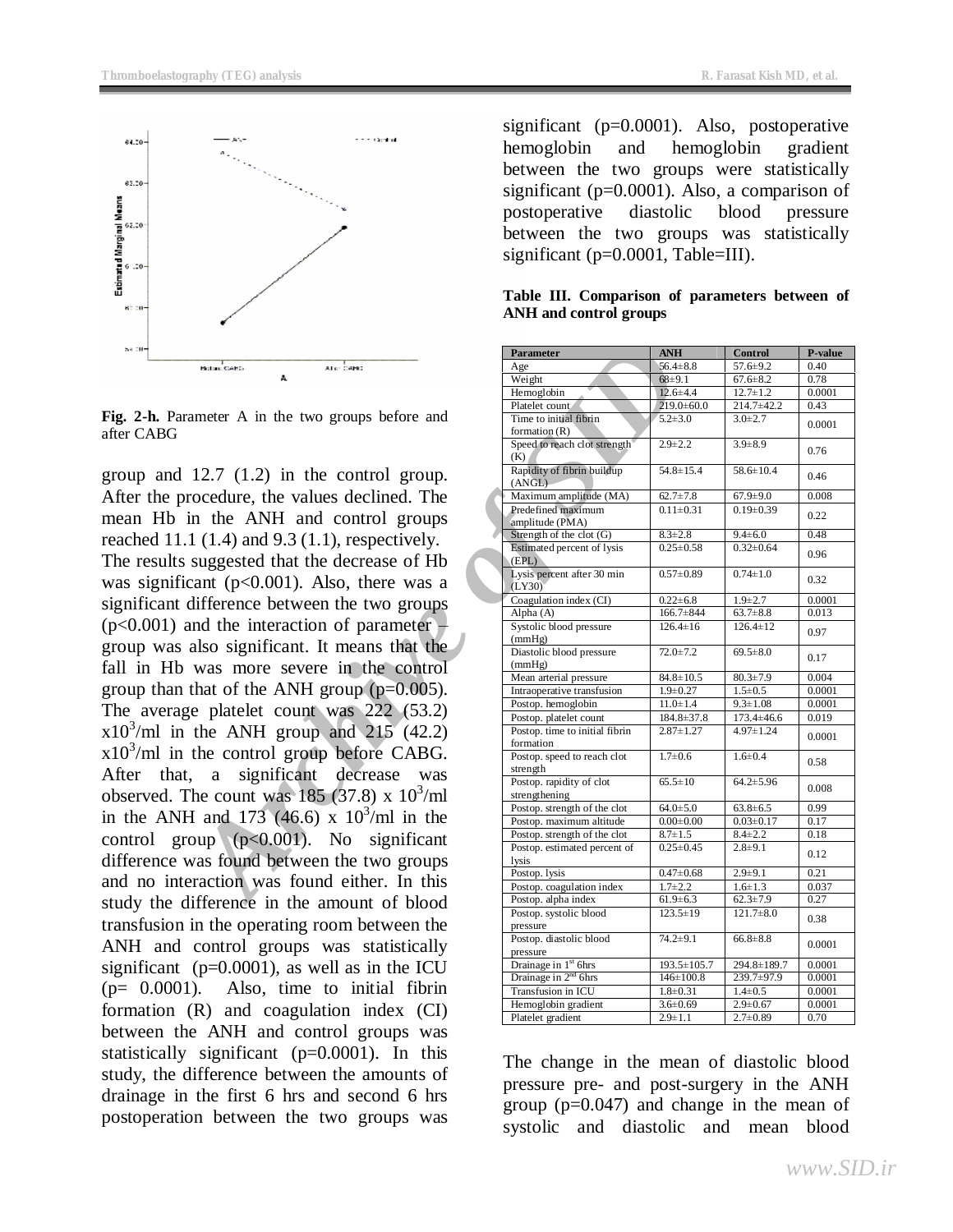pressure pre- and post-surgery with p=0.001,  $p=0.037$ ,  $p=0.000$ , respectively, were statistically significant.

## **Discussion**

In this study, we used thromboelastography (TEG), which can non-invasively determine the changes in patients' coagulation factors such as fibrinogen and the level or function of platelets and also the presence of fibrinolysis in the circulation using 0.36 ml of their blood. This study shows that the Hb level in the ANH group (A) was greater than that in control group (B) after CABG. This result may be obvious because of the return of the blood to patients in the ANH group. In another study, similar results were reported with the use of ANH technique.<sup>12</sup>

On the other hand, previous studies show that hemodilution was tolerated in patients undergoing CABG until Hb level reached 8.8  $\pm$  0.3 g/dl and lower.<sup>13</sup>

This study revealed that with similar initial platelet levels in both groups, the ANH group showed less decrease in platelet levels after CABG compared to the control group, suggesting preservation of platelets in the ANH group and fewer effects of CPB on platelets.

The R component of the TEG profile indicates the enzymatic system activity and the level of coagulation factors (time to initial fibrin formation). After CABG, there was a decline in R value in the ANH group, showing greater preservation of coagulation factors in this group (Figs. 2 and 3). The K component of the TEG profile shows the speed to reach clot strength. After CABG, there was a decline in the speed of decrease in the ANH group, showing greater speed of clot formation in this group.

The angle component of the TEG profile shows rapidity of fibrin build-up and clot strengthening and fibrinogen level. This component showed no significant difference and no parameter-group interaction between the two groups.

The MA component of the TEG profile shows dynamic properties of fibrin and platelet bonding, i.e. the level and function of platelets. This parameter was not decreased significantly in the ANH group, showing better preservation of platelet and platelet function in this group.

and and power effects of channelists and<br>
or and the power and the stress plane term and the stress of the term of the diastofic bood index (CI) were not sign<br>
and about and the HD level in the between the two groups, show The G component of the TEG profile shows clot strength, and LYS 30% and EPL components of TEG show fibrinolysis level. These parameters along with coagulation index (CI) were not significantly different between the two groups, showing that patients do not have significant fibrinolysis after CPB. This study demonstrates that the changes in diastolic blood pressure after CPB *per se* were significant in the ANH group but changes in systolic, mean, and diastolic blood pressure after CPB were significant in the control group, which shows that there was less hemodynamic stability in the control group. In a prospective study by Helm et al. on CABG patients, an obvious decline in the transfusion of blood products was seen in the ANH group. $^{14}$ 

In a study by Ruel et al., the decrease in blood transfusion in the ANH group in CABG patients was also statistically significant. $^{12}$ 

In other studies, the amount of transfusion in the operating room and the ICU was not statistically significant between both groups, but the ANH group generally had less blood transfusion in the ICU compared to control groups (non-ANH). $^{2,17}$ 

In previous studies, the amount of blood products transfused such as platelets, fresh frozen plasma, and packed red blood cells was significantly less in the ANH group.<sup>18</sup>

## **Conclusion**

Hemodilution in selected patients is a strategy to avoid allogenic transfusions. Anesthetic technique (primarily hemodilution) and the physicians' growing tolerance for euvolemic anemia have reduced the exposure of patients to allogenic blood.